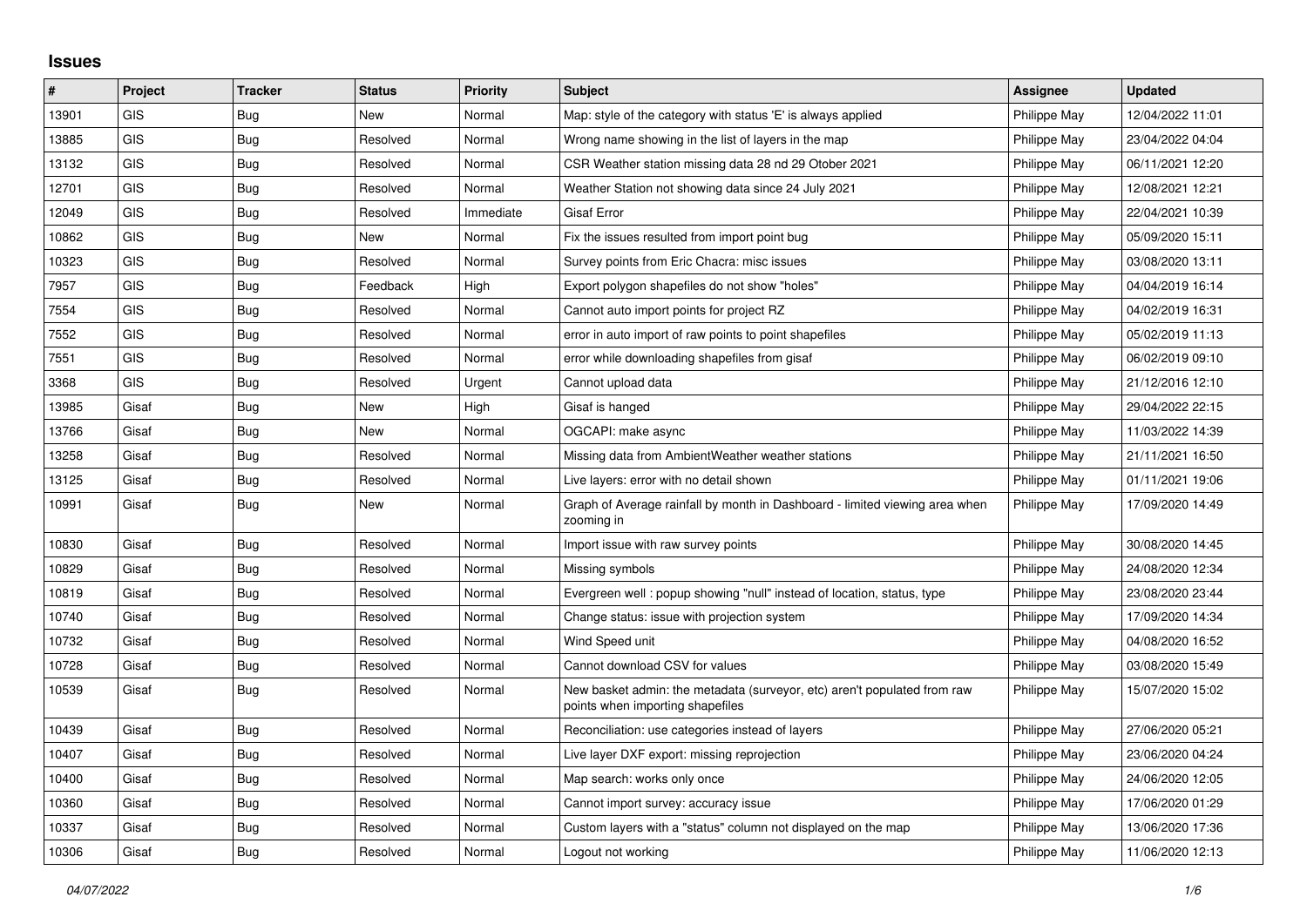| #     | Project                             | <b>Tracker</b> | <b>Status</b> | <b>Priority</b> | <b>Subject</b>                                                                                        | <b>Assignee</b> | <b>Updated</b>   |
|-------|-------------------------------------|----------------|---------------|-----------------|-------------------------------------------------------------------------------------------------------|-----------------|------------------|
| 10289 | Gisaf                               | Bug            | Resolved      | Normal          | New basket: cannot import raingauge Excel sheet                                                       | Philippe May    | 11/06/2020 12:17 |
| 10213 | Gisaf                               | Bug            | Resolved      | Normal          | Point showing in the reconciliation pop-up but error while reconciling                                | Philippe May    | 26/06/2020 14:37 |
| 10180 | Gisaf                               | <b>Bug</b>     | Resolved      | Normal          | Error importing Johan's shapefile                                                                     | Philippe May    | 27/05/2020 15:34 |
| 10149 | Gisaf                               | <b>Bug</b>     | Resolved      | Normal          | Import basket: fix authorization auto import                                                          | Philippe May    | 09/06/2020 23:09 |
| 10140 | Gisaf                               | Bug            | New           | Normal          | Admin: sort out manager role                                                                          | Philippe May    | 19/05/2020 19:22 |
| 10125 | Gisaf                               | <b>Bug</b>     | Resolved      | Normal          | Feature with Status other than existing, not showing in the map (example: future<br>building outline) | Philippe May    | 20/05/2020 04:05 |
| 10123 | Gisaf                               | Bug            | Resolved      | Normal          | Basket Upload: store not saved                                                                        | Philippe May    | 19/05/2020 17:36 |
| 10122 | Gisaf                               | <b>Bug</b>     | Resolved      | Normal          | Reconciliation: missing categories                                                                    | Philippe May    | 19/05/2020 02:53 |
| 9603  | Gisaf                               | <b>Bug</b>     | New           | Normal          | Map: clean memory after removing layer                                                                | Philippe May    | 20/01/2020 13:05 |
| 9602  | Gisaf                               | <b>Bug</b>     | Resolved      | Normal          | Map: ability to cancel download                                                                       | Philippe May    | 20/01/2020 18:32 |
| 9519  | Gisaf                               | <b>Bug</b>     | Resolved      | Normal          | Map info: fix icons                                                                                   | Philippe May    | 02/01/2020 13:11 |
| 9493  | Gisaf                               | <b>Bug</b>     | Resolved      | Normal          | Plotly png download resize frame                                                                      | Philippe May    | 26/12/2019 16:37 |
| 9465  | Gisaf                               | <b>Bug</b>     | Resolved      | Normal          | Export plots to PNG missing axis labels                                                               | Philippe May    | 08/01/2020 11:35 |
| 9036  | Gisaf                               | <b>Bug</b>     | Resolved      | Normal          | Fix login indicator                                                                                   | Philippe May    | 03/10/2019 15:15 |
| 8756  | Gisaf                               | <b>Bug</b>     | Resolved      | Normal          | Map: handle errors when layers (eg, in base maps) don't actually exist                                | Philippe May    | 02/08/2019 16:40 |
| 8231  | Gisaf                               | <b>Bug</b>     | Resolved      | Normal          | Fix status in table definition of new categories                                                      | Philippe May    | 03/05/2019 17:26 |
| 7584  | Gisaf                               | Bug            | In Progress   | Normal          | Error with large integers (graphql)                                                                   | Philippe May    | 20/09/2019 10:52 |
| 6538  | Gisaf                               | <b>Bug</b>     | New           | Normal          | Well level: improve the form and input processing (dry checkbox)                                      | Philippe May    | 12/03/2019 11:09 |
| 6090  | Gisaf                               | Bug            | New           | Low             | Polygon rendering issue                                                                               | Philippe May    | 07/03/2019 16:24 |
| 5988  | Gisaf                               | <b>Bug</b>     | Resolved      | Normal          | problem with the flow from origin of wastewater to the component                                      | Philippe May    | 08/06/2018 15:14 |
| 5974  | Gisaf                               | <b>Bug</b>     | Resolved      | Normal          | Issues in uploading readings into GISAF using interface                                               | Philippe May    | 06/02/2019 09:25 |
| 14090 | GIS                                 | Feature        | Resolved      | Normal          | Move to SDDs after failure of one HDD in the RAID array of the domUs                                  | Philippe May    | 27/05/2022 16:28 |
| 12075 | <b>GIS</b>                          | Feature        | Resolved      | High            | CSR Weather Station not showing since 22 of april 2021                                                | Philippe May    | 29/04/2021 15:34 |
| 11486 | GIS                                 | Feature        | New           | Normal          | Button Labels for wells details                                                                       | Philippe May    | 21/12/2020 10:26 |
| 10151 | GIS                                 | Feature        | Resolved      | Normal          | PG ADMIN installation on server                                                                       | Philippe May    | 23/05/2020 12:04 |
| 9220  | GIS                                 | Feature        | Resolved      | High            | Setting the daily resampling of weather data starting from 8.30 am                                    | Philippe May    | 08/01/2020 17:57 |
| 7763  | GIS                                 | Feature        | Feedback      | Normal          | Infrastructure: migrate old-admin to the same server than gisaf                                       | Philippe May    | 25/02/2019 11:11 |
| 13968 | Geomatic studio<br>models for Gisaf | Feature        | Resolved      | Normal          | Create layers and all for the LB records                                                              | Philippe May    | 28/04/2022 17:18 |
| 12646 | Geomatic studio<br>models for Gisaf | Feature        | New           | Normal          | Add and import new data from Johan for OFC                                                            | Philippe May    | 01/08/2021 19:46 |
| 11678 | Geomatic studio<br>models for Gisaf | Feature        | New           | Normal          | Add new models for AVES                                                                               | Philippe May    | 02/02/2021 12:13 |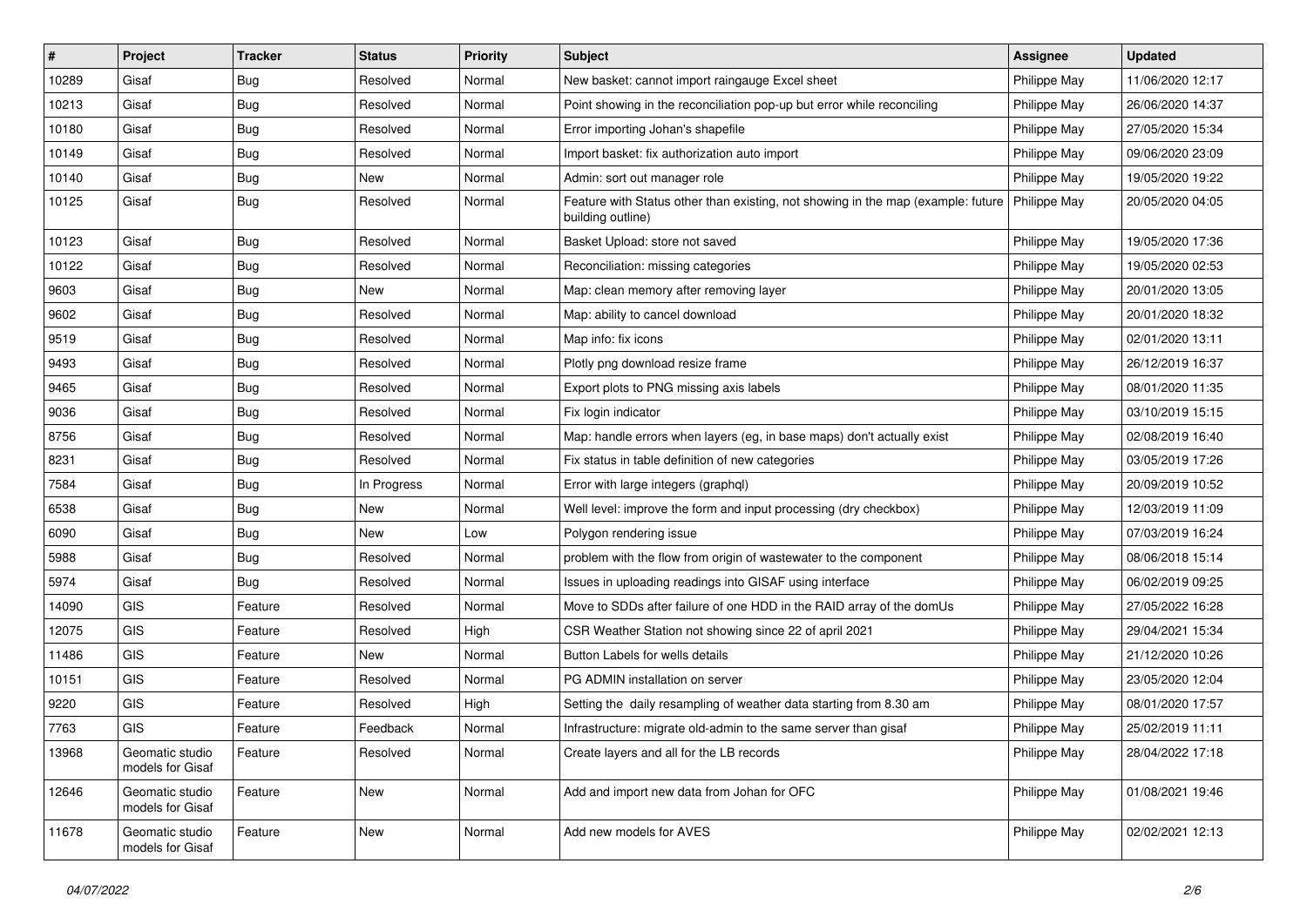| $\pmb{\#}$ | Project                             | <b>Tracker</b> | <b>Status</b> | <b>Priority</b> | <b>Subject</b>                                                    | <b>Assignee</b> | <b>Updated</b>   |
|------------|-------------------------------------|----------------|---------------|-----------------|-------------------------------------------------------------------|-----------------|------------------|
| 7725       | Geomatic studio<br>models for Gisaf | Feature        | Resolved      | Normal          | Add a button for generating reports                               | Philippe May    | 25/02/2019 13:08 |
| 7711       | Geomatic studio<br>models for Gisaf | Feature        | Resolved      | Normal          | Add fields to component types                                     | Philippe May    | 25/02/2019 13:06 |
| 7710       | Geomatic studio<br>models for Gisaf | Feature        | Resolved      | Normal          | Add fields to the individual components                           | Philippe May    | 25/02/2019 13:07 |
| 7709       | Geomatic studio<br>models for Gisaf | Feature        | Resolved      | Normal          | Waste water treatment plant improvements                          | Philippe May    | 19/03/2019 23:58 |
| 7696       | Geomatic studio<br>models for Gisaf | Feature        | Resolved      | Normal          | HT Cables shapefile from Johan                                    | Philippe May    | 25/02/2019 18:54 |
| 12491      | Gisaf                               | Feature        | Resolved      | Normal          | Measure distances on the map                                      | Philippe May    | 11/07/2021 11:51 |
| 11907      | Gisaf                               | Feature        | Resolved      | Normal          | Allow specific project list for custom models                     | Philippe May    | 19/03/2021 16:13 |
| 11762      | Gisaf                               | Feature        | Resolved      | Normal          | Switch from Mapbox to Maplibre                                    | Philippe May    | 20/11/2021 15:21 |
| 11649      | Gisaf                               | Feature        | Resolved      | Normal          | Wells timeline dashboard misc. improvements                       | Philippe May    | 27/01/2021 15:47 |
| 11577      | Gisaf                               | Feature        | Resolved      | Normal          | Dashboard: multiple sections per page                             | Philippe May    | 27/01/2021 12:37 |
| 11449      | Gisaf                               | Feature        | Resolved      | Normal          | Strip extra characters when importing survey CSV files            | Philippe May    | 10/12/2020 01:06 |
| 10948      | Gisaf                               | Feature        | Resolved      | Normal          | Add WMS3 server capabilities (with pygeoapi)                      | Philippe May    | 14/09/2020 16:59 |
| 10920      | Gisaf                               | Feature        | Resolved      | Normal          | Add option to display labels on the map                           | Philippe May    | 07/09/2020 11:54 |
| 10741      | Gisaf                               | Feature        | Resolved      | Normal          | Add a way for changing status of a feature, given its original id | Philippe May    | 16/09/2020 17:35 |
| 10675      | Gisaf                               | Feature        | Resolved      | Normal          | Add attribution on map                                            | Philippe May    | 04/07/2021 13:58 |
| 10569      | Gisaf                               | Feature        | Resolved      | Normal          | Well Masterfile/Repository                                        | Philippe May    | 19/12/2020 17:10 |
| 10536      | Gisaf                               | Feature        | Resolved      | Normal          | Migrate PlottableModel.Actions.download_csv_value to plugins      | Philippe May    | 15/07/2020 15:07 |
| 10331      | Gisaf                               | Feature        | Resolved      | Normal          | Reconciliation: sort layer by alphabetical order                  | Philippe May    | 12/06/2020 17:45 |
| 10182      | Gisaf                               | Feature        | Resolved      | Normal          | Function to change status of surveyed features                    | Philippe May    | 15/07/2020 15:10 |
| 10152      | Gisaf                               | Feature        | Resolved      | Normal          | wells list in Measures Tab with only wells having measures        | Philippe May    | 10/06/2020 15:05 |
| 10014      | Gisaf                               | Feature        | Resolved      | Normal          | Interity checks                                                   | Philippe May    | 19/05/2020 19:23 |
| 9944       | Gisaf                               | Feature        | Resolved      | Normal          | Admin: manage categories                                          | Philippe May    | 10/04/2020 12:06 |
| 9789       | Gisaf                               | Feature        | New           | Normal          | Login: put in a dialog                                            | Philippe May    | 28/02/2020 04:28 |
| 9749       | Gisaf                               | Feature        | New           | Normal          | Strip extra characters in graphQL queries                         | Philippe May    | 07/09/2020 12:48 |
| 9563       | Gisaf                               | Feature        | Resolved      | Normal          | Live layers: add option to link to a map feature                  | Philippe May    | 12/01/2020 22:22 |
| 9538       | Gisaf                               | Feature        | New           | Normal          | Download shapefile of raw survey points facility - TO BE REMOVED? | Philippe May    | 07/01/2020 14:35 |
| 9534       | Gisaf                               | Feature        | Resolved      | Normal          | GeoJson store: systematically use geodataframes                   | Philippe May    | 07/01/2020 16:51 |
| 9517       | Gisaf                               | Feature        | Resolved      | Normal          | Tags: add location                                                | Philippe May    | 03/01/2020 11:54 |
| 9516       | Gisaf                               | Feature        | Resolved      | Normal          | Map: add option to grab link to the selected feature              | Philippe May    | 02/01/2020 15:42 |
| 9510       | Gisaf                               | Feature        | Resolved      | Normal          | Automatically resample to daily when there's too much data        | Philippe May    | 01/01/2020 14:12 |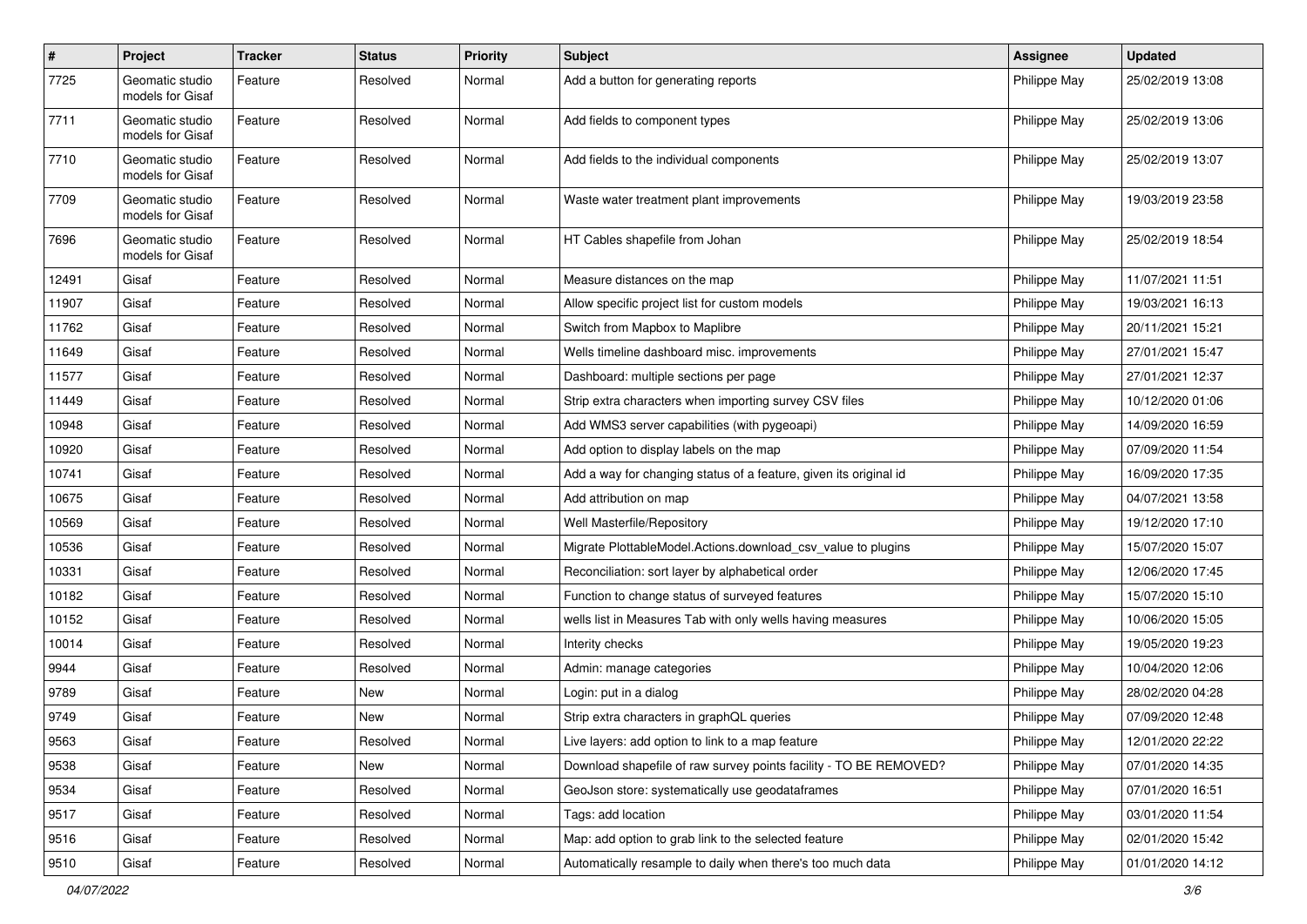| $\vert$ # | Project    | <b>Tracker</b> | <b>Status</b> | <b>Priority</b> | <b>Subject</b>                                                                       | <b>Assignee</b> | <b>Updated</b>   |
|-----------|------------|----------------|---------------|-----------------|--------------------------------------------------------------------------------------|-----------------|------------------|
| 9509      | Gisaf      | Feature        | Resolved      | Normal          | Update angular-plotly to 1.5.0                                                       | Philippe May    | 04/01/2020 12:05 |
| 8721      | Gisaf      | Feature        | <b>New</b>    | Normal          | Survey data basket: handle the case when more than one file in the basket per<br>day | Philippe May    | 14/10/2020 17:01 |
| 8669      | Gisaf      | Feature        | Resolved      | Normal          | Groups of map layers                                                                 | Philippe May    | 26/07/2019 10:51 |
| 8630      | Gisaf      | Feature        | Resolved      | Normal          | Map: add option for filter with status                                               | Philippe May    | 10/07/2019 16:49 |
| 7527      | Gisaf      | Feature        | Resolved      | Normal          | Give an option to resample data for graphs (eg. rain gauge)                          | Philippe May    | 07/03/2019 16:24 |
| 7379      | Gisaf      | Feature        | <b>New</b>    | Low             | Make Gisaf installable (Progressive Web App)                                         | Philippe May    | 02/02/2019 10:27 |
| 6099      | Gisaf      | Feature        | New           | Low             | Sanic/Gino admin                                                                     | Philippe May    | 07/03/2019 16:24 |
| 5618      | Gisaf      | Feature        | Resolved      | Low             | Export layers as DXF                                                                 | Philippe May    | 05/03/2019 12:42 |
| 5033      | Gisaf      | Feature        | Resolved      | Normal          | Add an option to display a base line in the bar charts                               | Philippe May    | 04/01/2018 01:09 |
| 3472      | Gisaf      | Feature        | Resolved      | Normal          | Weather station graphs: choice of parameters                                         | Philippe May    | 10/03/2019 14:52 |
| 14072     | GIS        | Support        | Resolved      | Urgent          | Gisaf very slow                                                                      | Philippe May    | 19/05/2022 02:29 |
| 13991     | GIS        | Support        | In Progress   | High            | Gisaf is again hung                                                                  | Philippe May    | 30/04/2022 14:01 |
| 13982     | GIS        | Support        | Resolved      | Normal          | Update server's storage                                                              | Philippe May    | 06/05/2022 14:38 |
| 13883     | GIS        | Support        | Resolved      | Urgent          | Gisaf not responding - Possible issue with tag editing?                              | Philippe May    | 07/04/2022 19:34 |
| 13847     | GIS        | Support        | New           | Urgent          | Gisaf not responding                                                                 | Philippe May    | 01/04/2022 17:08 |
| 13763     | GIS        | Support        | Resolved      | Normal          | Gisaf not responding                                                                 | Philippe May    | 11/03/2022 13:03 |
| 13447     | GIS        | Support        | Resolved      | Urgent          | Server down due to electrical power cut                                              | Philippe May    | 31/12/2021 17:14 |
| 13235     | GIS        | Support        | Resolved      | Normal          | Server hardware failure (sdc hard drive)                                             | Philippe May    | 19/11/2021 17:59 |
| 13203     | GIS        | Support        | In Progress   | Normal          | Redis server: fix warning relarted to memory allocation                              | Philippe May    | 12/11/2021 13:03 |
| 13068     | GIS        | Support        | Resolved      | Normal          | Migrate gisaf VM to bullseye                                                         | Philippe May    | 25/10/2021 17:28 |
| 12895     | GIS        | Support        | Resolved      | Normal          | Migrate backups to Bung                                                              | Philippe May    | 12/11/2021 00:36 |
| 12867     | <b>GIS</b> | Support        | In Progress   | Normal          | Upgrade server (all virtual machines) to Debian bullseye                             | Philippe May    | 25/10/2021 17:34 |
| 12051     | <b>GIS</b> | Support        | New           | Normal          | Update pgadmin                                                                       | Philippe May    | 22/04/2021 12:57 |
| 11898     | GIS        | Support        | <b>New</b>    | Normal          | Add Aurogreen Weather Station                                                        | Philippe May    | 17/03/2021 12:10 |
| 10693     | GIS        | Support        | Resolved      | Normal          | Wrong geometry type for category R54                                                 | Philippe May    | 30/07/2020 12:00 |
| 10291     | GIS        | Support        | In Progress   | Normal          | Vacuum DB at reboot                                                                  | Philippe May    | 29/10/2021 11:44 |
| 10153     | GIS        | Support        | Resolved      | Normal          | Postgis access for Selvarani in QGis                                                 | Philippe May    | 23/05/2020 12:05 |
| 9463      | GIS        | Support        | Resolved      | Normal          | Setup a weather station in Kalpana                                                   | Philippe May    | 02/11/2021 15:08 |
| 9292      | GIS        | Support        | Resolved      | Normal          | Server upgrade to buster                                                             | Philippe May    | 13/11/2019 12:29 |
| 8504      | GIS        | Support        | Resolved      | Normal          | Clean data from the weather station                                                  | Philippe May    | 04/07/2019 17:05 |
| 8450      | GIS        | Support        | Resolved      | Normal          | Unable to Load Jupyter Lab                                                           | Philippe May    | 10/06/2019 15:52 |
| 8246      | GIS        | Support        | Resolved      | Normal          | Server down?                                                                         | Philippe May    | 06/05/2019 15:45 |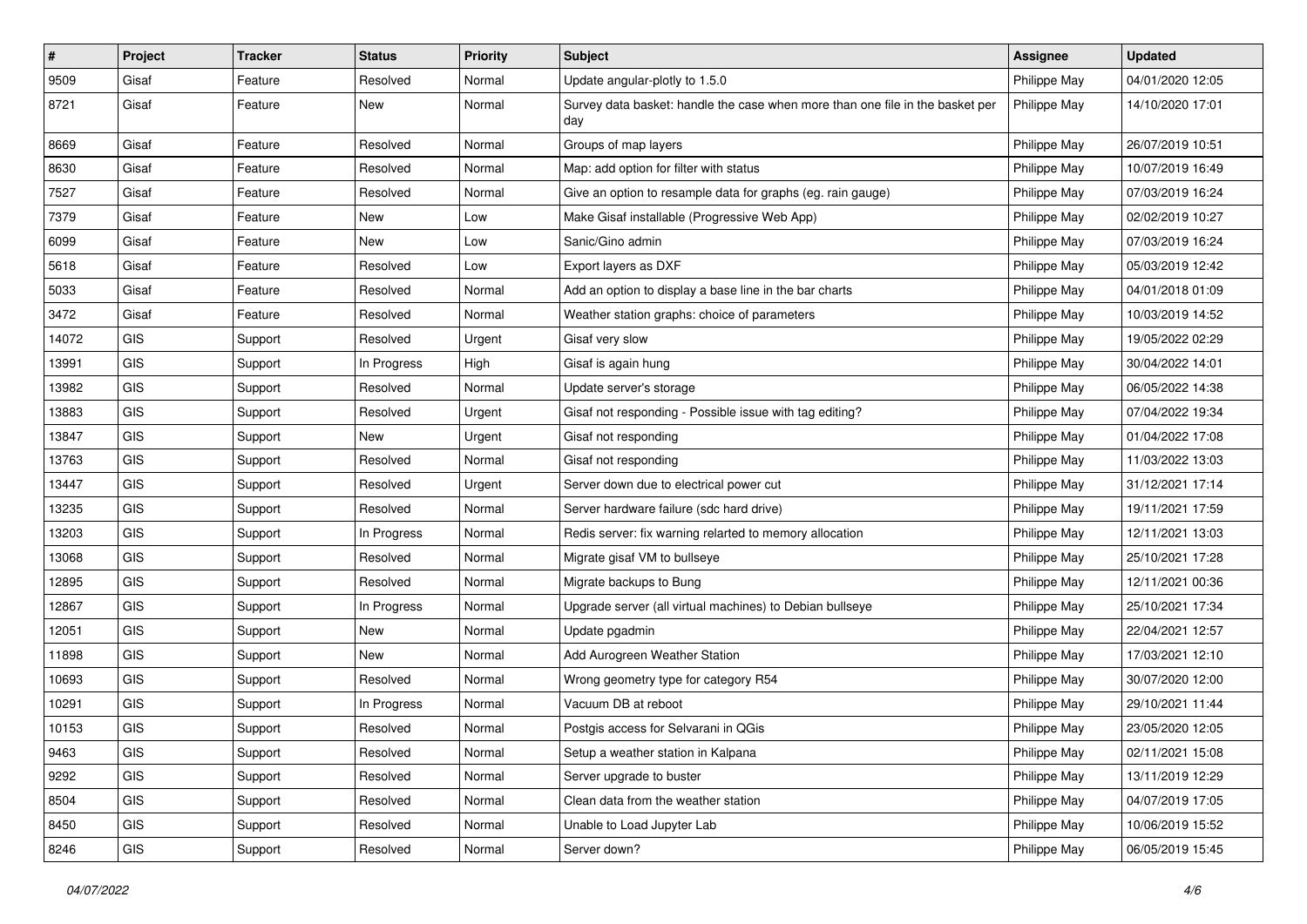| #     | Project    | <b>Tracker</b> | <b>Status</b> | <b>Priority</b> | <b>Subject</b>                                             | <b>Assignee</b> | <b>Updated</b>   |
|-------|------------|----------------|---------------|-----------------|------------------------------------------------------------|-----------------|------------------|
| 7853  | <b>GIS</b> | Support        | New           | Normal          | Install OpenDroneMap and WebODM                            | Philippe May    | 09/05/2019 15:57 |
| 7402  | GIS        | Support        | <b>New</b>    | Normal          | Integrate data from well probes                            | Philippe May    | 10/01/2019 11:12 |
| 7343  | <b>GIS</b> | Support        | Resolved      | Normal          | Add layer for locations                                    | Philippe May    | 02/02/2019 15:25 |
| 7161  | GIS        | Support        | In Progress   | Normal          | Setup remote backup                                        | Philippe May    | 19/12/2018 10:14 |
| 7156  | <b>GIS</b> | Support        | Resolved      | Normal          | Make server boot again                                     | Philippe May    | 05/02/2019 11:13 |
| 7120  | GIS        | Support        | In Progress   | Normal          | High CPU usage on the server (dom0)                        | Philippe May    | 26/02/2019 13:10 |
| 6990  | GIS        | Support        | Resolved      | Normal          | Create a VM for Notebooks                                  | Philippe May    | 10/11/2018 15:57 |
| 6954  | <b>GIS</b> | Support        | Resolved      | Normal          | Create a VM for DB                                         | Philippe May    | 10/11/2018 16:02 |
| 6494  | GIS        | Support        | Resolved      | Normal          | Add CC copyright on data                                   | Philippe May    | 31/08/2018 21:19 |
| 3410  | GIS        | Support        | Resolved      | High            | Map website to http://water.auroville.org.in               | Philippe May    | 27/12/2016 22:41 |
| 13952 | Gisaf      | Support        | Resolved      | Normal          | Gisaf isn't Connecting                                     | Philippe May    | 25/04/2022 11:27 |
| 13681 | Gisaf      | Support        | Resolved      | Normal          | Gisaf isn't Connecting                                     | Philippe May    | 19/02/2022 11:01 |
| 13642 | Gisaf      | Support        | Resolved      | Urgent          | Electrical problems: Server down                           | Philippe May    | 15/02/2022 09:38 |
| 13202 | Gisaf      | Support        | Resolved      | Normal          | Gisaf is showing error                                     | Philippe May    | 12/11/2021 12:59 |
| 13090 | Gisaf      | Support        | Resolved      | Normal          | Importing error in new admin                               | Philippe May    | 28/10/2021 11:00 |
| 12688 | Gisaf      | Support        | Resolved      | Normal          | Layers are not visible                                     | Philippe May    | 10/08/2021 10:03 |
| 11886 | Gisaf      | Support        | Resolved      | Normal          | Pandas resample deprecation warning                        | Philippe May    | 16/03/2021 12:49 |
| 11457 | Gisaf      | Support        | Resolved      | Normal          | Building Shed and Retaining Walls are not showing in a map | Philippe May    | 14/12/2020 19:52 |
| 11081 | Gisaf      | Support        | New           | Normal          | Gisaf doesn't allowed multiple reconciliation              | Philippe May    | 01/10/2020 15:00 |
| 11071 | Gisaf      | Support        | New           | Normal          | Reconciliation: cannot find some points                    | Philippe May    | 01/10/2020 13:03 |
| 10364 | Gisaf      | Support        | <b>New</b>    | Normal          | Reconcile the reconciliations                              | Philippe May    | 17/06/2020 17:27 |
| 10224 | Gisaf      | Support        | Resolved      | Normal          | Update gs.basemaps in Jupyter notebooks                    | Philippe May    | 14/06/2021 16:15 |
| 10214 | Gisaf      | Support        | <b>New</b>    | Normal          | Multiple Reconciliations                                   | Philippe May    | 27/05/2020 16:12 |
| 9592  | Gisaf      | Support        | Resolved      | Urgent          | Follow up migration                                        | Philippe May    | 19/01/2020 13:42 |
| 9483  | Gisaf      | Support        | <b>New</b>    | Normal          | Performance: writing gpkg is slower than shapefiles        | Philippe May    | 08/01/2020 11:15 |
| 9466  | Gisaf      | Support        | Resolved      | Normal          | Rename "altitude" to "elevation"                           | Philippe May    | 08/01/2020 11:27 |
| 6907  | Gisaf      | Support        | <b>New</b>    | Low             | Study alternative for TileServer                           | Philippe May    | 11/01/2020 11:45 |
| 11506 | <b>GIS</b> | Documentation  | <b>New</b>    | Normal          | Article on wells levels graphs                             | Philippe May    | 21/12/2020 16:41 |
| 9552  | Gisaf      | Documentation  | Resolved      | Normal          | Weekly resampling - Starts on mondays                      | Philippe May    | 25/07/2020 17:12 |
| 7813  | Gisaf      | Documentation  | Resolved      | Normal          | Including credits for ESRI basemap (Sat, Highways, Labels) | Philippe May    | 05/03/2019 12:39 |
| 13115 | <b>GIS</b> | Task           | In Progress   | Urgent          | Server not working after power cut                         | Philippe May    | 29/10/2021 11:05 |
| 5978  | <b>GIS</b> | Task           | Resolved      | High            | Registration for Bangalore Open Street Map conference      | Philippe May    | 11/06/2018 11:56 |